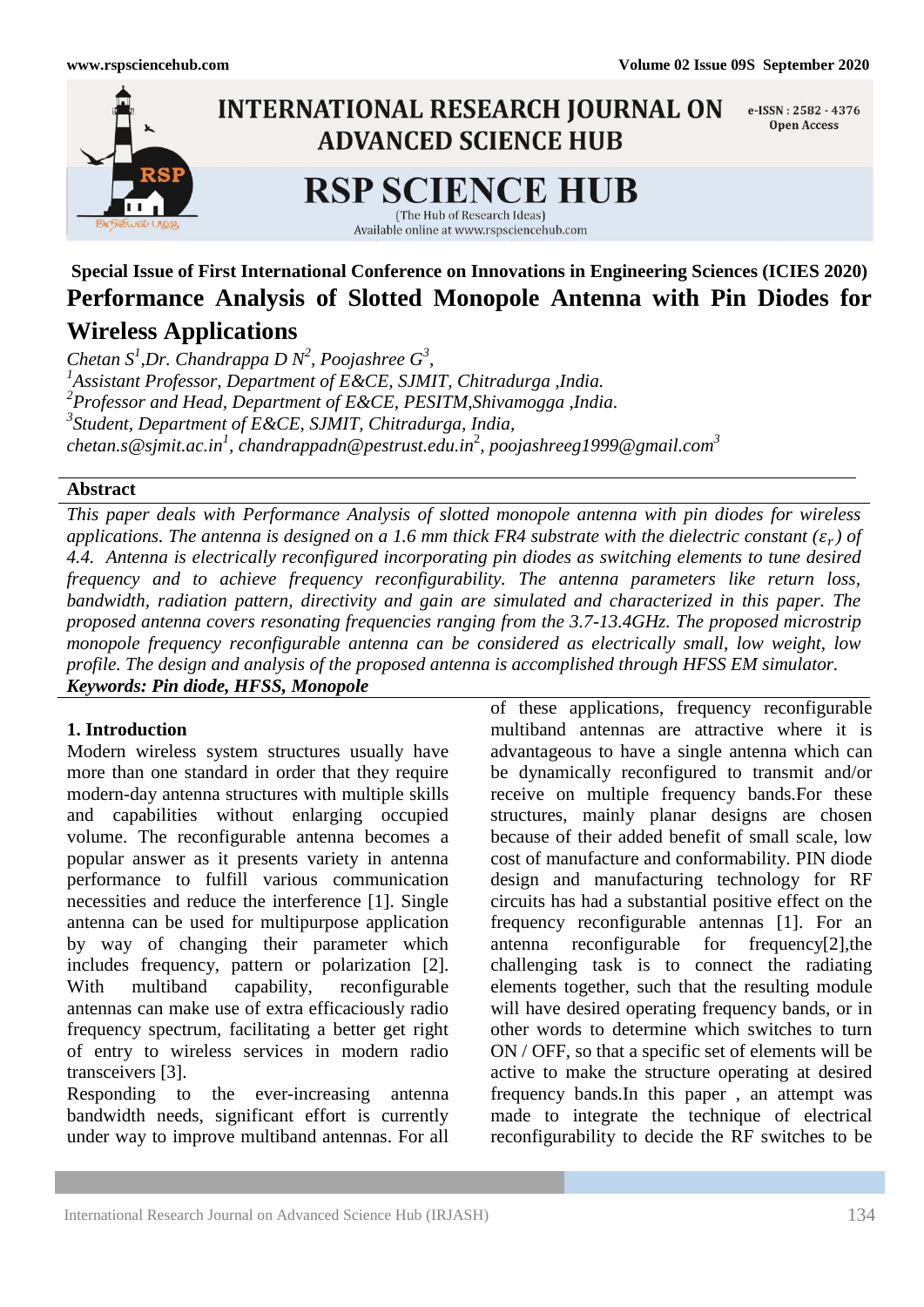made ON / OFF to make the antenna resonate at specified frequencies. The formulations produced are measured and are observed with satisfactory results.

### **2. Problem formulation**

A performance analysis of slotted monopole antenna with pin diodes for wireless applications is designed on a substrate of FR4 dielectric material with thickness of 1.6mm and dielectric constant  $(\varepsilon_r)$  of 4.4[4]. The size of the substrate is 40X47mm. The radiating element constitutes two monopole arms associated with two radiating patches. The design on the bottom side having partial ground plane with 40X10mm with two inverted F shaped slots. The radiating elements which are fed with a 50 $\Omega$ - microstrip feed line with the length of 12.5 mm and width of 3.3 mm below the microstrip feed line [6]. Two pin diodes have been deployed between the two arms and the associated radiating patches to attain the frequency reconfiguration on biasing them to ON/OFF. The proposed antenna operates at a frequency range 3.7-13.4GHz providing multiband operations.

The proposed antenna is designed and simulated in HFSS EM simulator and observed with acceptable parameters to accomplish frequency reconfigurability with multiband operations. The rest of the research work is organised in the following section. In section 3, the designed antenna geometry specification, in the section 4, the simulation and results, in section 5, the paper is concluded.

### **3. Antenna geometry and design procedure**

Fig 1 shows the geometry and Table 1 gives dimensions of the proposed. The antenna consists of radiating patches incorporated with PIN diodes o the top plane, partial and truncated ground plane on bottom, The patch is designed on a 1.6mm thick FR4 substrate (with dielectric constant  $=4.4$ ) and loss tangent  $=0.019$ . In order to obtain the monopole characteristics and better gain the ground as been truncated with two inverted F shaped slots[6].



**Fig.1. Proposed antenna design (a)Front view (b)Rear view**

## *A. Formulation*

To design the conventional patch antenna following formulae were used:

• To find the width of the patch,

$$
W = \frac{C}{2f_r} \sqrt{\frac{2}{\varepsilon_r + 1}}
$$
 (1)

Where  $C=3x10$  m/s,  $fr =$  Resonating frequency and  $\varepsilon_r$ = Dielectric constant.

$$
\varepsilon_{\text{r}} = \text{Dielectric}
$$
\nc  
\n
$$
\Delta L = 0.412h \frac{(\varepsilon_{\text{refr}} + 0.3) \left(\frac{W}{h} + 0.264\right)}{(\varepsilon_{\text{refr}} - 0.258) \left(\frac{W}{h} + 0.8\right)} (2)
$$
\n
$$
\varepsilon_{\text{refr}} = \frac{\varepsilon_r + 1}{2} + \frac{\varepsilon_r - 1}{2} \left(1 + 12 \frac{W}{h}\right)^{0.5} (3)
$$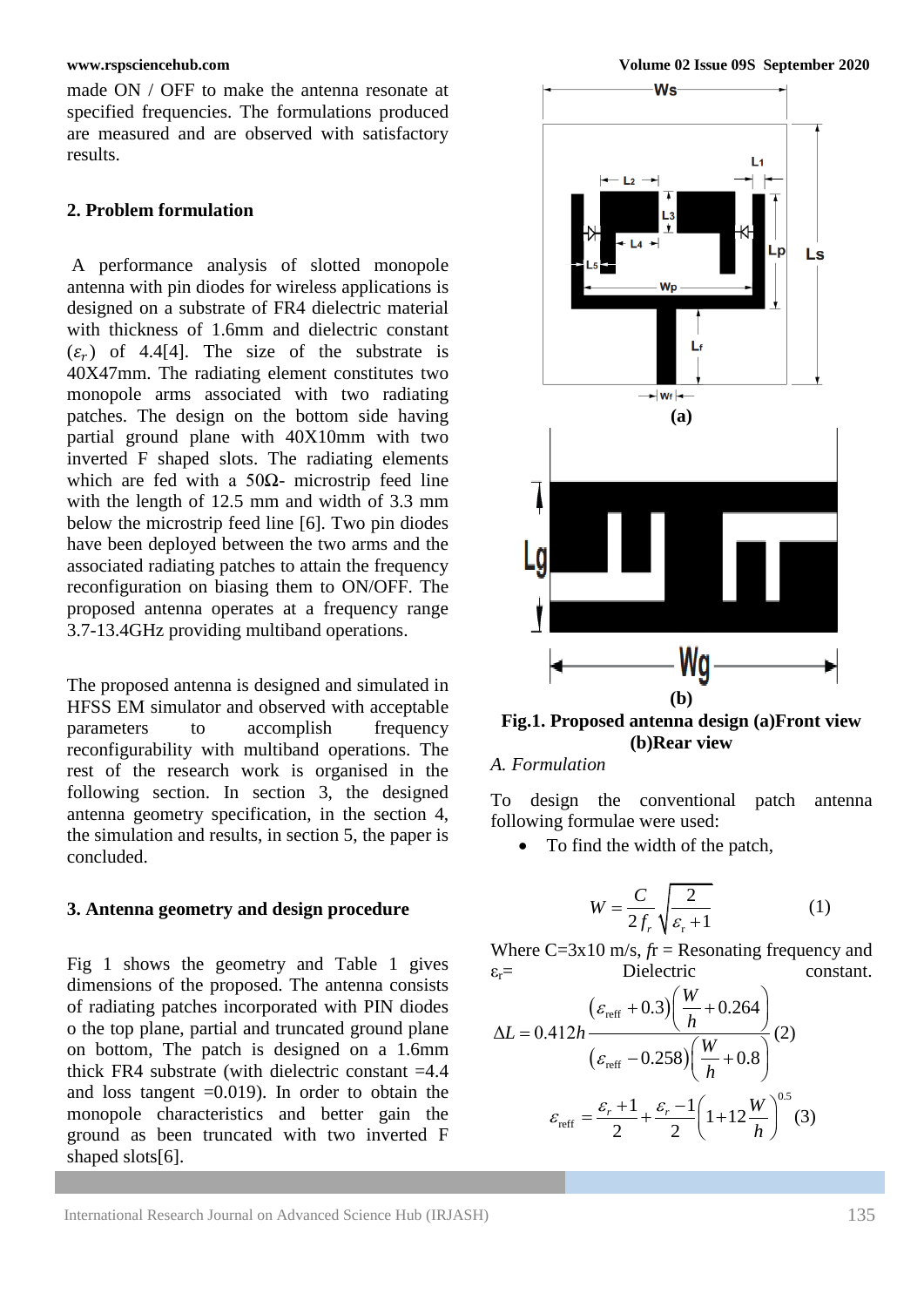$$
L_{\text{eff}} = \frac{C}{2f_r} \sqrt{\frac{2}{e_{\text{ref}}}} \, (4)
$$

The proposed antenna is fed with Microstrip feed line with a line impedance  $(Z_0)$  of 50 $\Omega$ . Equation (6) and (7) showthe formulas for feeder length and width.

• The 50  $\Omega$  microstrip line feed is designed by calculating the values of W/h ratio for the known values of characteristic impedance Z0 and  $\varepsilon_r$ . The design equations are [8]

$$
\frac{W_f}{h} = \left(\frac{ge^A}{e^{2A}-2}\right)(5)
$$

for

$$
\frac{W_f}{h} = \frac{2}{p} \left[ B - 1 - h(2B - 1) + \frac{e_f - 1}{2e_f} \{ \ln(B - 1) + \frac{0.39 - \left( \frac{0.61}{e_r} \right) \} \right]
$$
\n(6)

$$
\text{for } \frac{W_f}{h} > 2
$$

Where, 
$$
A = \frac{Z_0}{60} \sqrt{\frac{e_r + 1}{2}} + \frac{e_r - 1}{e_r + 1} \left( 0.23 + \frac{0.11}{e_r} \right) (7)
$$

and  $0$   $N$   $c$  r  $B = \frac{377}{1}$ 2Z *p e*  $=$ 

• To design the Length  $(L_q)$  and width  $(W_q)$  of ground plane:

The length and width of a substrate is equal to that of the ground plane. The length of a ground plane  $(L_g)$  and the width of a ground plane  $(W_g)$  are calculated using the following equations.

$$
Lg = 6h + L(9)
$$
  

$$
Wg = 6h + W (10)
$$

### **B. Design of PIN diode**

The pin diode was modelled using lumped element s in HFSS. The corresponding circuit was shown i

n Fig.2 for both ON state (Forward bias) and OFF state (Reverse bias).



**Fig.2. RF PIN diode (a) Equivalent circuit model for 'ON' configuration. (b) Equivalent circuit model for 'OFF' configuration.**

 $L_3 = \frac{C_3}{2f_1} \sqrt{\frac{1}{e_{\pi}}}$ <br>
The proposed accounts interval with Coloration field<br>
The spin distribution for Coloration Coloration Field<br>
(6) and 7) South Counter (*A*) (Coloration Coloration Coloration Coloration Colo The simulation model with switching diode parameter is selected from the pin diode BAP6502115. The design of the RF pin diode in provides a Forward resistance of RF=1 for the ON state and a parallel circuit with capacitance of CT=0.5pF and resistance of RR=20 K for off state. The L stands for the slight inductance of lead. The following figure  $2(a)$  and figure  $2(b)$  respectively represent the electrical countepart and the ANSYSHFSS model for the proposed RF switch.To mount the switches at the right position within the framework, a 2 mm long slot is reserved as shown in Fig. l. The effective length of the monopole antenna is calculated using the transmission line model principle. The lumped elements have negligible effects on the output of the antenna, since the antenna impedance is much lower than the RLC circuit impedance [7].

# **Table 1.Dimentions of the proposed antenna**

| Parameter           | Dimens<br>ions in<br>mm | Paramete<br>r  | Dimensio<br>ns in mm |
|---------------------|-------------------------|----------------|----------------------|
| Wn                  | 26                      | L1             |                      |
| Lp                  | 19                      | L2             | 10                   |
| $\rm W\rm s$        | 40                      | L <sub>3</sub> | 7.3                  |
| Lf                  | 12.5                    | L4             |                      |
| Wf                  | 3.3                     | L <sub>5</sub> |                      |
| Lg                  | 10                      |                |                      |
| Wg<br>r.<br>$\cdot$ | 40<br>$\mathbf{L}$      |                |                      |

### **4. Simulation and results**

The proposed antenna for performance analysis of slotted monopole antenna with pin diodes for wireless applications [9] is designed and analyzed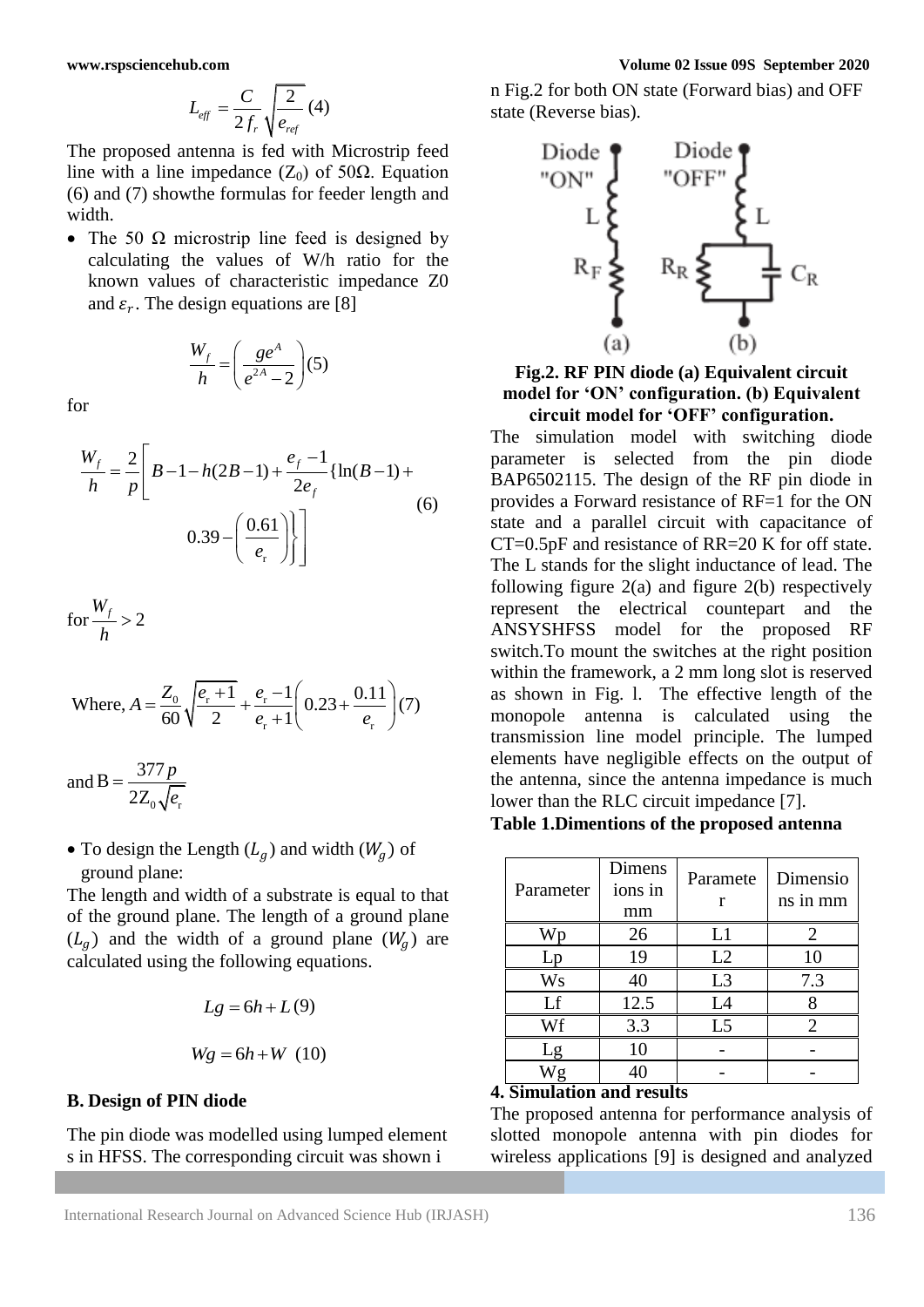using the Finite Element Method ( FEM) used in HFSS to solve the equations of electromagnetic waves in time and frequency domains.To solve the EM wave or Maxwell equation in the time and frequency domain, the proposed compact dualarm reconfigurable microstrip planar monopole with truncated ground plane for c, x and ku band applications is constructed and simulated using the EM simulator which is HFSS v 15.0.

Lumped port is assigned to the microstrip line for excitation of the antenna. Return loss, gain, radiation pattern and current distribution were analysed in this design. For perfect impedance matching, the reactance should be negligible and impedance should be 50 Ω.The simulation is done with respect to four switch states .state A, state B, state C and state D. State A considered to be the condition when both pin diodes in OFF condition, state B represents pin diode 1(the left side of from top view of Fig (1) is OFF and pin diode 2 is ON, state C represents pin diode 1 is ON and pin diode 2 is OFF and State D represents both pin diodes are in ON condition.

| case           | <b>Freq</b><br>(Ghz) | <b>Return</b><br>Loss(dB) | <b>BW(Ghz)</b> | gain   |
|----------------|----------------------|---------------------------|----------------|--------|
| $\overline{A}$ | 6.5                  | $-14.3347$                | 0.1            | 1,9516 |
|                | 7.8                  | $-21.0096$                | 1.5            |        |
|                | 13.4                 | $-12.0146$                | 0.8            |        |
| B              | 3.6                  | $-30.2324$                | 0.8            | 1.3915 |
|                | 6.4                  | $-10.6984$                | 0.1            |        |
|                | 7.8                  | $-18.0673$                | 1.4            |        |
|                | 13.0                 | $-14.0545$                | 0.9            |        |
| $\mathsf{C}$   | 3.6                  | $-18.3976$                | 1.4            | 6.9698 |
|                | 7.8                  | $-18.3322$                | 1.5            |        |
| D              | 2.3                  | $-19.9936$                | 1.3            | 9.3063 |
|                | 3.7                  | $-36.4085$                | 0.2            |        |
|                | 7.8                  | $-17.4239$                | 1.8            |        |

**Table 2. Performance analysis of proposed**



# **Fig.3. S11 parameter analysis for all four cases where in graph CASE a, CASE B, CASE C and CASE D.**

The S11(Return loss) characterization for the proposed antenna for all the four observed cases has been depicted in above fig 3.the antenna shows feasible frequency shift from case to case with acceptable results. The detailed description is as follows.

• S11 Parameter analysis for Case A

When the PD1, PD2 both are ON the proposed antenna operates in triple band frequency mode 6.5, 7.8 and 13.4 in GHz with the return loss of - 14.3,-21.0 and -12.0 in dB, respectively. The proposed antenna has the maximum bandwidth of 0.1, 1.5 and 0.8 in GHz .respectively with the gain of 1.95 dB.

• S11 Parameter analysis for Case B

When the PD1 is OFF and PD2 is ON the proposed antenna operates in quad band 3.6, 6.4 ,7.8 and 13.0 in GHz with the return loss of -30.2, -10.6, 18.0 and -14.0 in dB ,respectively. The proposed antenna has the maximum bandwidth of 0.8, 0.1, 1.4 and 0.9 in GHz, respectively with the gain of 1.39 dB.

• S11 Parameter analysis for Case C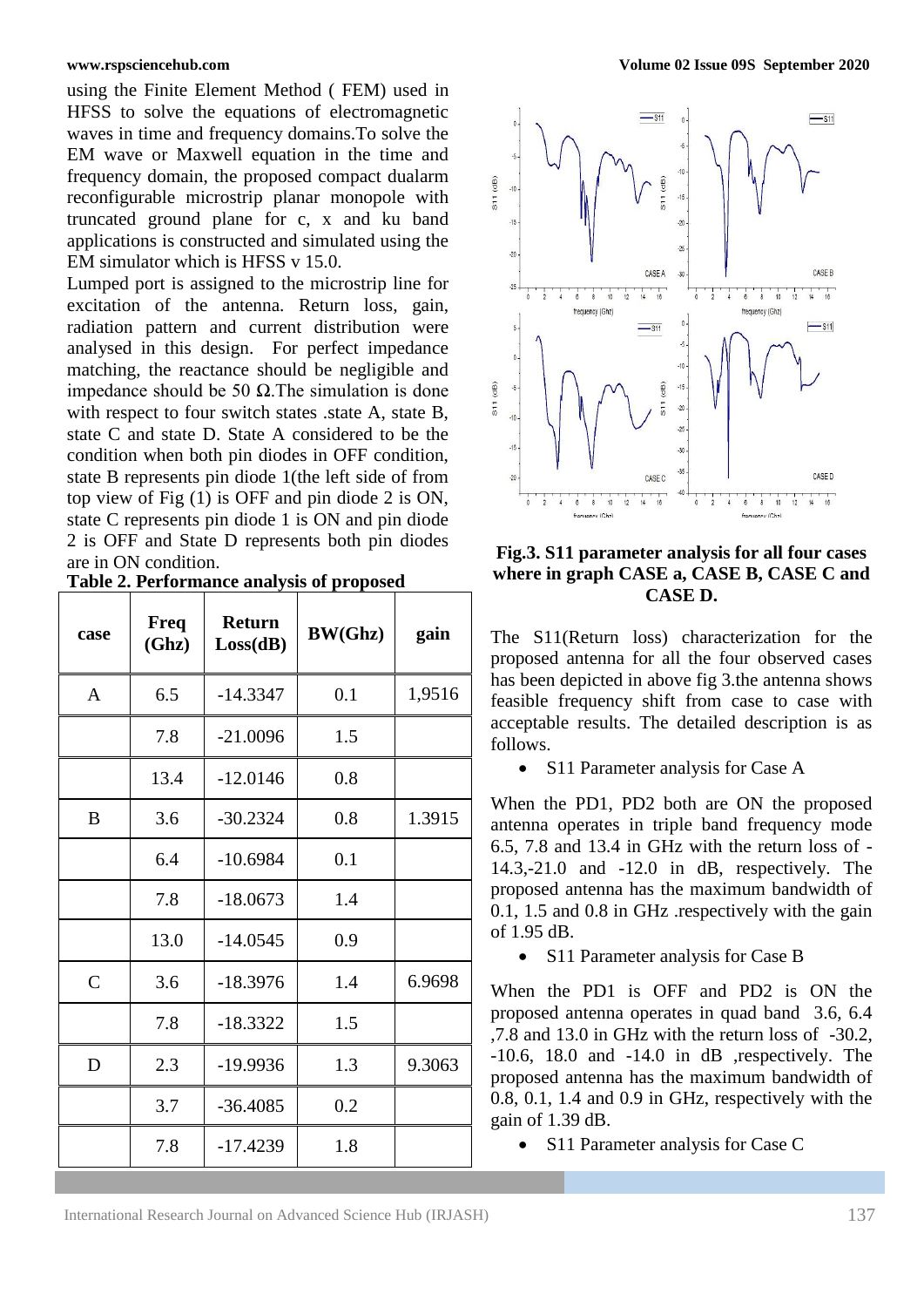When the PD1 is ON and PD2 is OFF the proposed antenna operates in dual band 3.6 and 7.8 in GHz with the return loss of -18.3 and -18.3 in dB, respectively. The proposed antenna has the maximum bandwidth of 1.4 and 1.5 in GHz, respectively with the gain of 6.96 dB.

S11 Parameter analysis for Case D

When the PD1, PD2 both are OFF the proposed antenna operates in triple band 2.3, 3.7 and 7.8 in GHz with the return loss of -19.9,-36.4 and -17.4 in dB, respectively. The proposed antenna has the maximum bandwidth of 1.3, 0.2 and 1.8 in GHz, respectively with the gain of 9.30 dB.

The antenna's calculated radiation patterns at resonant frequencies on the E plane and H plane are shown in Fig.4. The results show reasonable omnidirectional radiation patterns. The omnidirectional antenna is capable of transmitting in all the desired directions with equal intensities.



**Fig.4. Radiation patterns for proposed antenna for all cases (A, B, C and D)**

The 3 D view of a gain total in all the directions is shown in Fig .6. The observed 3-D radiation patterns for all the 4 views were plotted. The pattern of radiation is the relative distribution of the radiated power in function of direction. In thefarfield area, the pattern of radiation is usually determined.



**Fig.5. 3D-Radiation patterns for all the four cases were shown in (a)case A, (b)case B, (c)case C, (d)case D**



**Fig.6. Surface current distribution for all the four cases were shown in (a)case A, (b)case B, (c)case C, (d)case D**